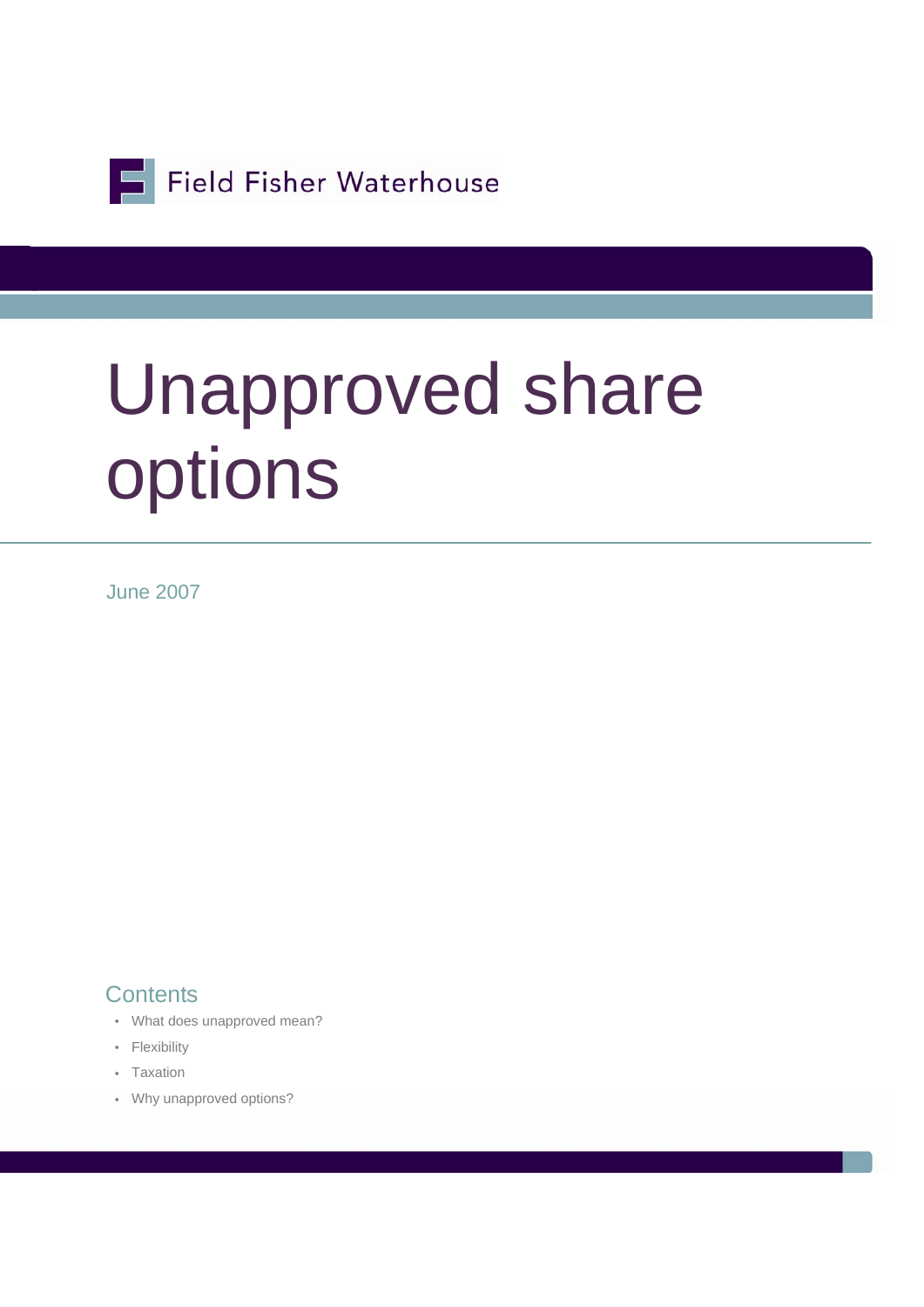## **What does unapproved mean?**

There are various HM Revenue and Customs (HMRC) employee share and share option plans that are tax advantaged. Apart from enterprise management incentive (EMI) arrangements, these other tax advantaged plans have to be approved in advance by HMRC and so they are known as approved plans. Plans other than approved plans or EMI are known as unapproved plans.

An unapproved share option plan allows companies to grant share options to employees and others. In contrast to tax advantaged plans:

- unapproved plans can be more flexible, although there are some restrictions, but
- they do not benefit from tax advantages.

# **Flexibility**

The flexibility of an unapproved share option can be seen by comparing it with an option under, for example, an HMRC approved company share option plan (CSOP). In contrast to an option under a CSOP:

- An unapproved option can be granted to a participant over shares with a value, at the date of grant, in excess of £30,000 (this is the limit under a CSOP).
- The exercise price can be set at below market value at the date of grant (although if the option is over new issue shares under UK company law it cannot be set at below par value).
- There is greater flexibility when setting exercise and lapse conditions.
- Unapproved options can be granted over shares in any subsidiary company.
- A wider category of participants can receive unapproved options.

Similarly, if an EMI arrangement cannot be used because the corporate or individual qualifying conditions cannot be met, an unapproved share option plan can be used as an alternative.

### **Taxation**

No income tax is payable on the grant of any type of employee share option to UK employees.

#### However:

- Income tax is payable on the exercise of an unapproved option on the difference between the exercise price and the market value of shares at the date of exercise.
- National insurance contributions (NICs) are also payable on exercise when the option shares are regarded as being convertible into cash (a wide range of factors is taken into account by HMRC including whether or not there is an internal or external market in the shares.
- When the shares acquired on the option exercise are sold it is only the increase in value from the date of exercise that may be subject to the more favourable capital gains tax (CGT) regime.

Under tax advantaged plans, there is usually no income tax or NICs charge when an option is exercised, and the whole increase in value above the exercise price is taxed under the CGT regime when the shares are sold.

### **Why unapproved options?**

In summary, typical reasons are:

- To benefit participants who are ineligible under tax advantaged plans.
- To provide "top-up" options over shares in excess of the individual participation limits in tax advantaged plans.
- To provide options over shares in a subsidiary company in cases that are not permitted under tax advantaged plans.
- To provide options over types of shares that do not qualify for use under tax advantaged plans.
- As a simpler alternative to other plans.

#### **How we can help?**

The Equity Incentives team at Field Fisher Waterhouse can advise on whether or not a tax advantaged share or share option plan is possible for your company and, if not, on alternatives. We can prepare documentation and deal with HRMC notifications. We can assist with other aspects of introducing equity incentive arrangements.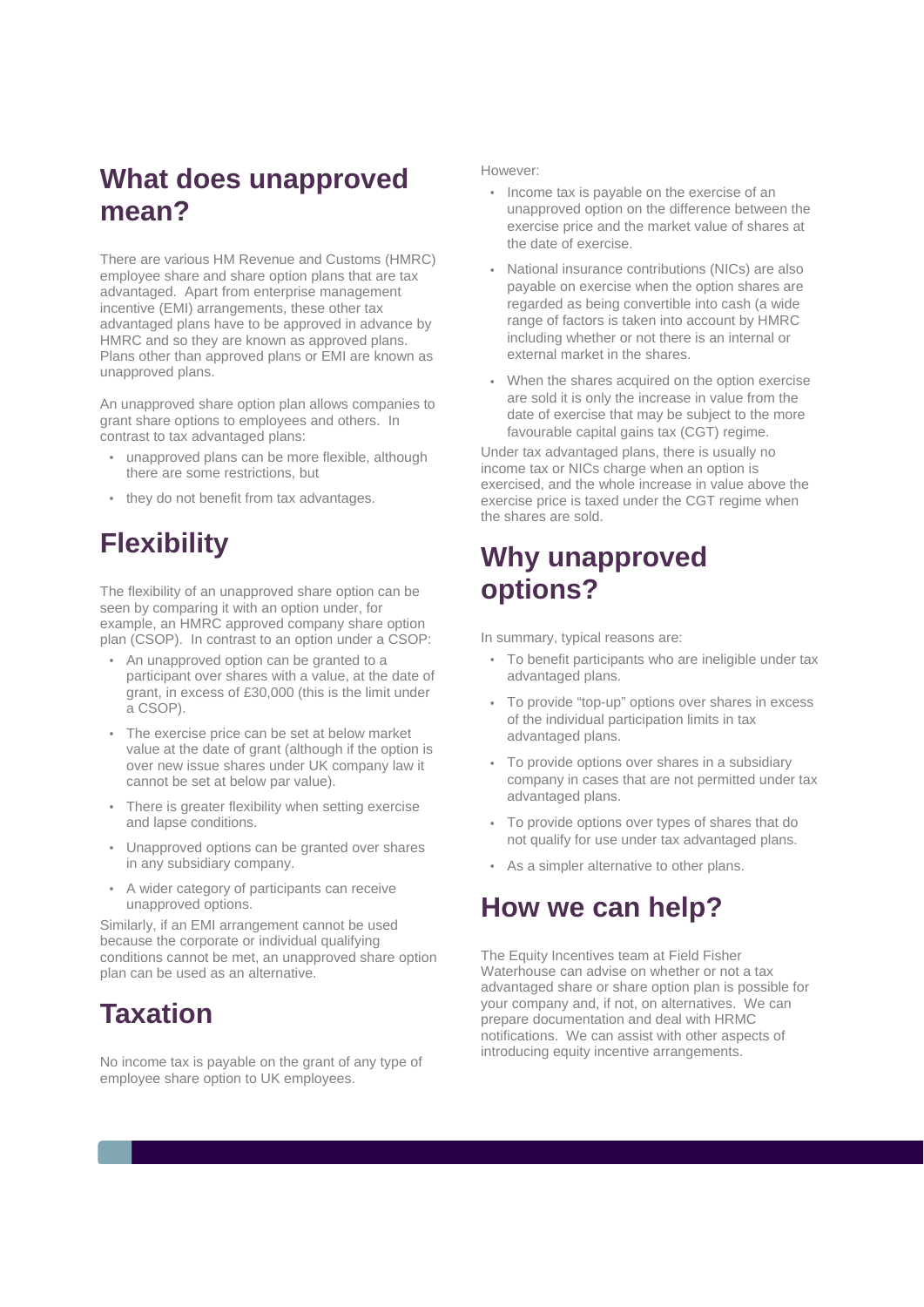#### Contacts

For further information, please call the Equity Incentives team on +44 (0)20 7861 4717 or contact:



**Graeme Nuttall**  e: graeme.nuttall@ffw.com

As a member of the HM Treasury employee ownership advisory group, the head of our team, Graeme Nuttall, helped HM Revenue and Customs develop and introduce the share incentive plan (SIP) and the enterprise management incentives arrangement. He also drafted the Employees' Share Schemes Bill, a successful private member's bill enacted as the Employees Share Schemes Act 2002 that increased the tax effectiveness and democracy of SIPs.



**Mark Gearing**  e: mark.gearing@ffw.com

The Field Fisher Waterhouse Equity Incentives team has substantial experience in all aspects of employee benefits, including equity incentives. We have particular expertise in advising on creating and sustaining employee ownership solutions for a variety of businesses.

Through our German and Belgium offices and our other overseas affiliated and associated offices we advise on international share plans.



**Grant Hamilton**  e: grant.hamilton@ffw.com



www.equityincentives.co.uk

Our Equity Incentives website is a valuable information source on different types of employee share and share option plans and includes a number of briefing papers, case studies and other helpful information.